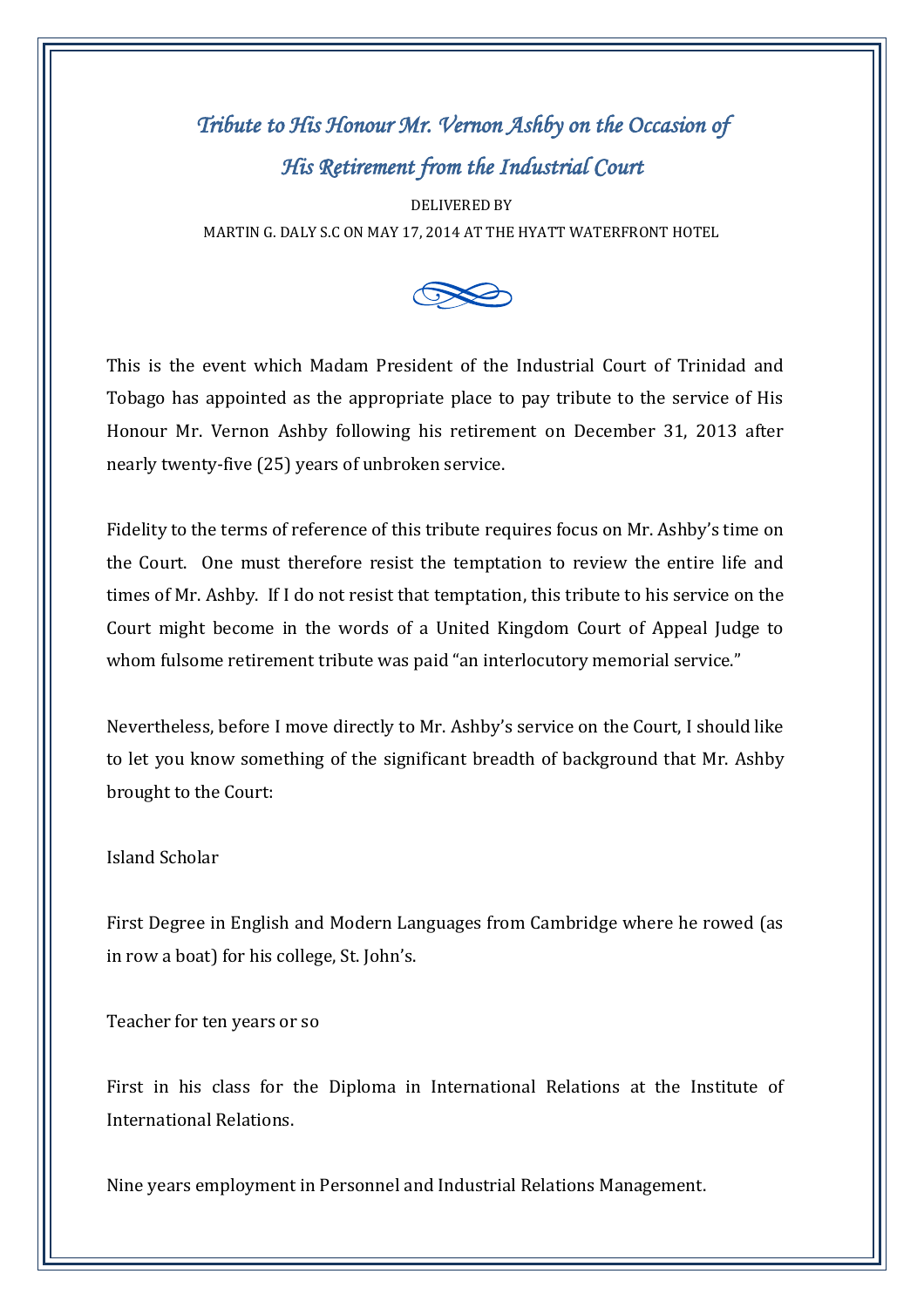He is also a lifelong agricultural farmer and a fix-it man. Want an engine overhauled, he is your man.

By virtue of his nearly twenty-five years unbroken service, Mr. Ashby has taken his place in the pantheon of Industrial Court notables. He joined the Industrial Court assigned to the Essential Services Division on April 17, 1989. He became Chairman of the Essential Services Division in April 2010. As indicated, he retired on December 31, 2013. Hence his 24 years 8 ½ months unbroken service.

Reference to the Court's website regarding past judges' service over 20 years reveals as follows:

J.A.M. Braithwaite 25 years 5 months (1/6/67-31/10/92) K.F.S. Sealey 24 years 11 <sup>1</sup>/<sub>4</sub> months (1/11/67-6/10/92) V.E Ashby (our honouree) 24 years 8 ½ months (17/4/89-31/12/13) L.P. E Ramchand 24 years 7 ¼ months (21/3/75-19/10/99) G.C. Awang 23 years 5 ½ months (16/8/65-3/1/89) Gaston Benjamin 21 years 4 months (1/11/74 -31/7/96

Also in order to illustrate the depth and quality of Mr. Ashby's service it is useful here to record the initial membership of the Bench of the Industrial Court. Mr. Justice Isaac Hyatali (President) Harold Hutson (Vice President) Dr. Zin Henry J. O'Neil Lewis

It would be churlish not to record that Mr. Gregor Awang was there almost at the start in that he was appointed on August 16, 1965, shortly after the Court delivered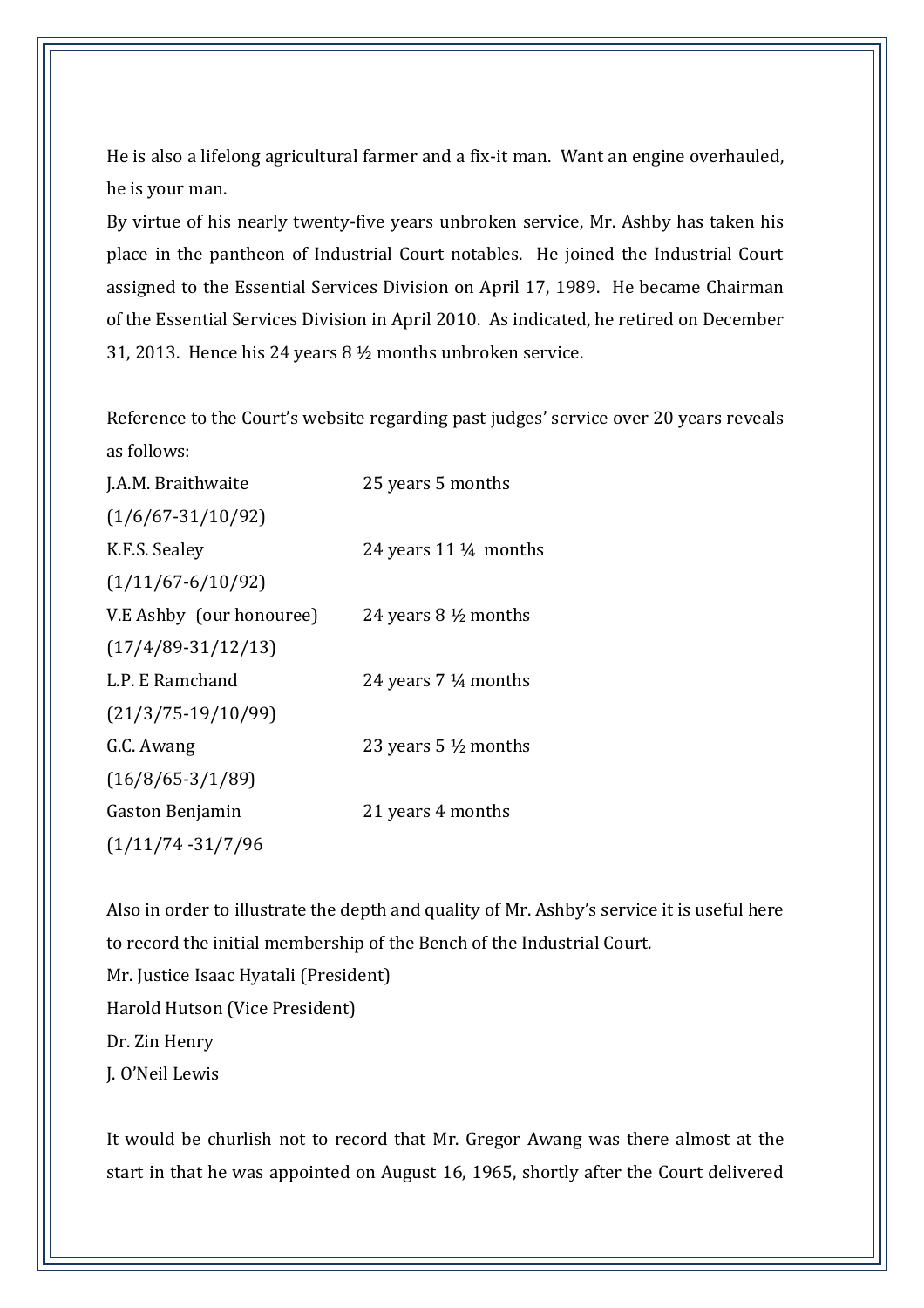its first Judgment on June 16, 1965 in Trade Dispute No 1 of 1965 UWI v Federated Workers' Trade Union.

This is a point at which also to record in connection with Mr. Ashby's depth and quality of service that his record of delivery of judgments also places him in the pantheon of Industrial Court notables, as does the fact that he sat from time to time by invitation as a member of the General Services Division.

Mr. Ashby's tenure is particularly significant for his adherence to judicial independence, to consistency and, while paying due regard to the elastic powers of the Industrial Court, for his clear sense that the Industrial Court needed to continue to establish its own precedents. In the words of Blom Cooper and Drewry in their book *Final Appeal*, at page 65, precedent is "a doctrine which compels Judges to synthesize present decisions (or at least articulate the reasons for such decisions) out of the accumulated wisdom (or folly) of their judicial forbears".

Mr. Ashby was faithful to this synthesis without undue rigidity. His fidelity to this synthesis can be seen not only in his judgments but also in his extra-judicial publications, such as the paper he delivered at last year's symposium of the Industrial Court at this venue entitled *Jurisdiction Matters*. Mention must also be made of a paper delivered to the Chamber of Commerce on May 15, 2008 entitled *Recent Trends and Current Developments in Judgments of The Industrial Court* in which he elucidated judgments of the Court on Voluntary separation, injunctions, the employees equitable right in employment based on long service, and on cases reflective of the internationalization of the Trinidad and Tobago labour market.

It would be fair to say that Mr. Ashby's judicial philosophy was that a change in direction should be nuanced but explicit. He abhorred anything that might be considered underhand.

I will shortly refer again to Mr. Ashby's opinions on the jurisdiction of the Industrial Court but I mentioned earlier his contribution to judicial independence and I would like to say something about that.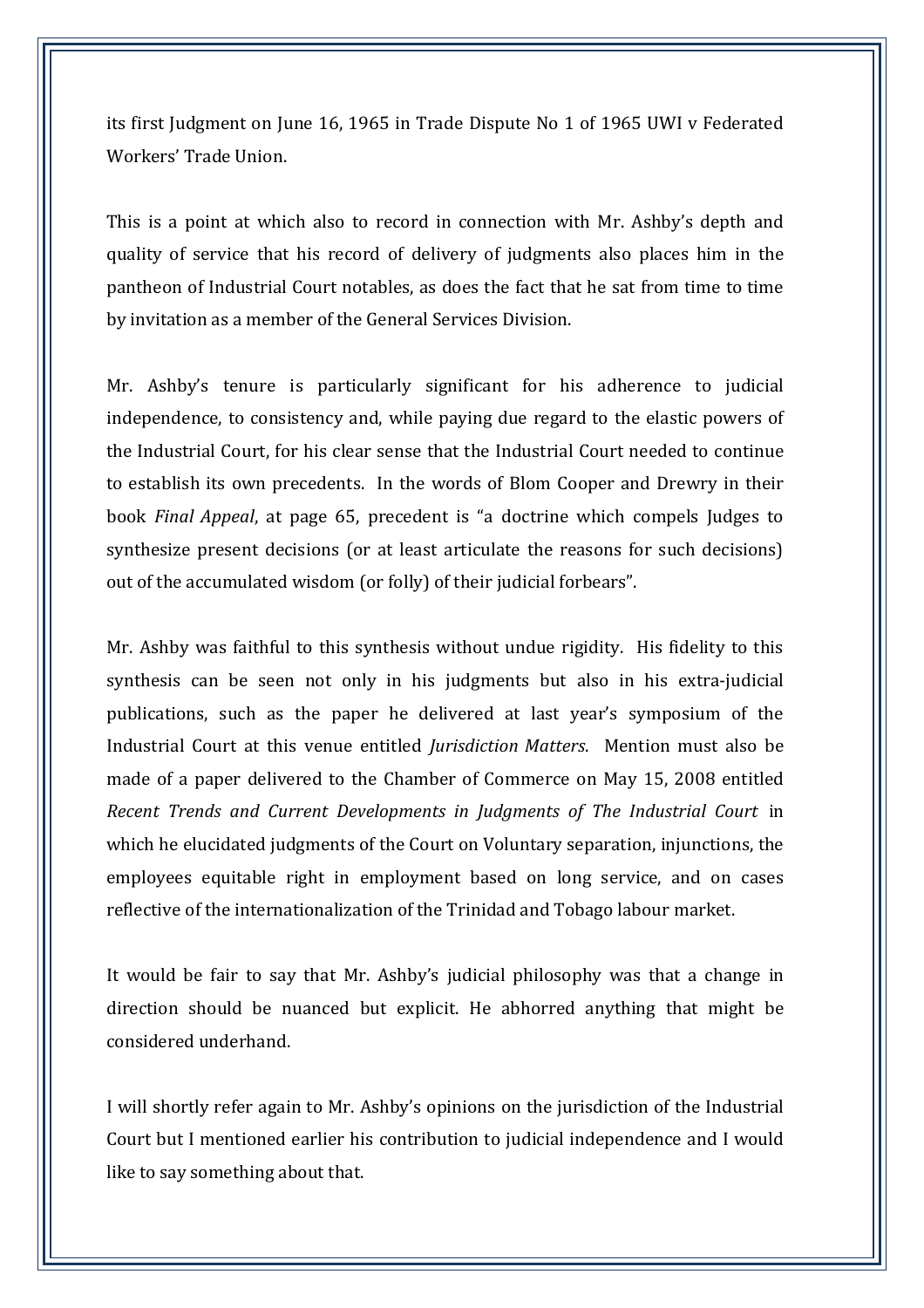For example, it is widely known that he was a party to the only "No Decision" of the Industrial Court. I refer to *WASA v NUGFWU* breakdown in negotiations for a collective agreement for the 1984-1986 period. Mr. Ashby's fidelity to precedent, consistency and fairness compelled him as a member of a two-person tribunal to resist any departure from the award made in the 1998 Special Tribunal Case of the *CPO v PSA* in which the Court famously awarded 0,0,0,0,0 and 2 per cent. This is a case notable not only for the parsimonious award but also for the fact that the Tribunal exceeded the 5-year limit to its jurisdiction when it made that award. Mr. Ashby remembers the fact the he was regularly serenaded on his way in to the Industrial Court building by the chorus "We want we judgment now".

Returning to Mr. Ashby's consistency, I think it is fair to say of him that, following in the tradition of His Honour Mr. J.A.M. Braithwaite, he kept the Industrial Court on the straight and narrow as far as jurisdiction is concerned. He regarded it as important that the Court did not "frolic" with its jurisdiction. He said in the conclusion of his paper last year entitled *Jurisdiction Matters*:

> "In short, therefore, this paper modestly proposes that jurisdiction does matter, not only for the reasons set out above, but because a Court acting outside its jurisdiction may actually be doing injustice. An order or award made by a Court becomes an imposition not made less onerous by the fact that nothing can be done about it once the opportunity to object under section 18 (2) has been missed.

> Some discerning person is certain to see the jurisdictional error available in the eternity available after delivery of a Judgment for reading, rereading and second-guessing. Identification of such error can be corrosive of confidence in the Court.

> In a Court such as ours, where it is frequently the case that representative on both sides of a dispute are lay persons, the responsibility of the Bench for jurisdictional rectitude is all the greater".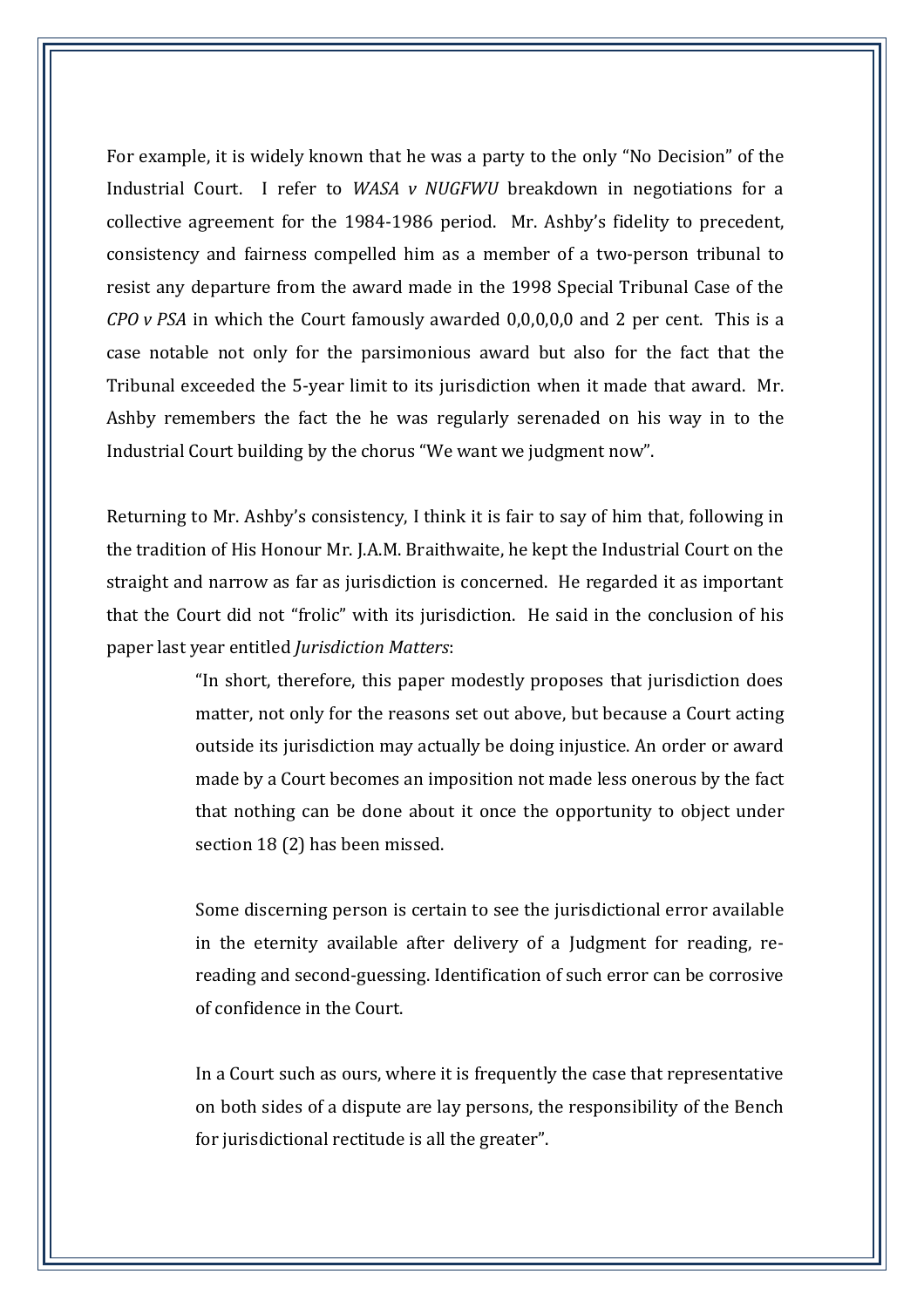In ST11-14 of 2010 *EPA v Caroni (1975) Limited* in a ruling on preliminary issues dated March 21, 2013, Mr. Ashby, without the intervention of Counsel, spotted the tip of the iceberg in that case that could have struck the jurisdiction vessel and driven it seriously off course. That case concerned four disputes seeking retrospective compensation, reclassification, implementation of a group health plan and a job evaluation.

Similarly in ESD 20 of 2008 *CWU v TSTT* in a ruling on a no case submission delivered on August 9, 2010 Mr. Ashby again acted as guardian of the Court's proper jurisdiction. In that case the Court did not permit any inroad into the principle that, in a dispute over interests, terms and conditions on employment must be recorded in a written document that complies with the requirements of the Act.

In these two cases, the Court referred to and applied two seminal decisions of the Braithwaite era, namely C 8 of 1974 *Trinidad Footwear v TIWU* and A 70 of 1981 *BGWU v Citibank*.

Now you will have noticed that not all of the six persons in the pantheon of longest serving Industrial Court notables were lawyers. I submit that this is not an accident. It is an accurate reflection of the strength and value of a Court established with a multi disciplinary bench. It has long and consistently been recognized by the Court of Appeal of Trinidad and Tobago that the legislature placed a high degree of trust and confidence in the institution that is the Industrial Court by excluding the Court of Appeal from review of some areas of the work of the Industrial Court because it was "sensible and logical" to do so "since members of the Court are normally selected for appointment thereto by reason of their specialized knowledge and experience in Industrial Relations and related matters".

I have been practicing in the Industrial Court since 1972 and, since the firm which I head was formed in 1987, I have had at least two persons associated in practice with me who are regular practitioners in the Industrial Court. I can speak for all of us when I say that our practicing experience has been broadened by appearing before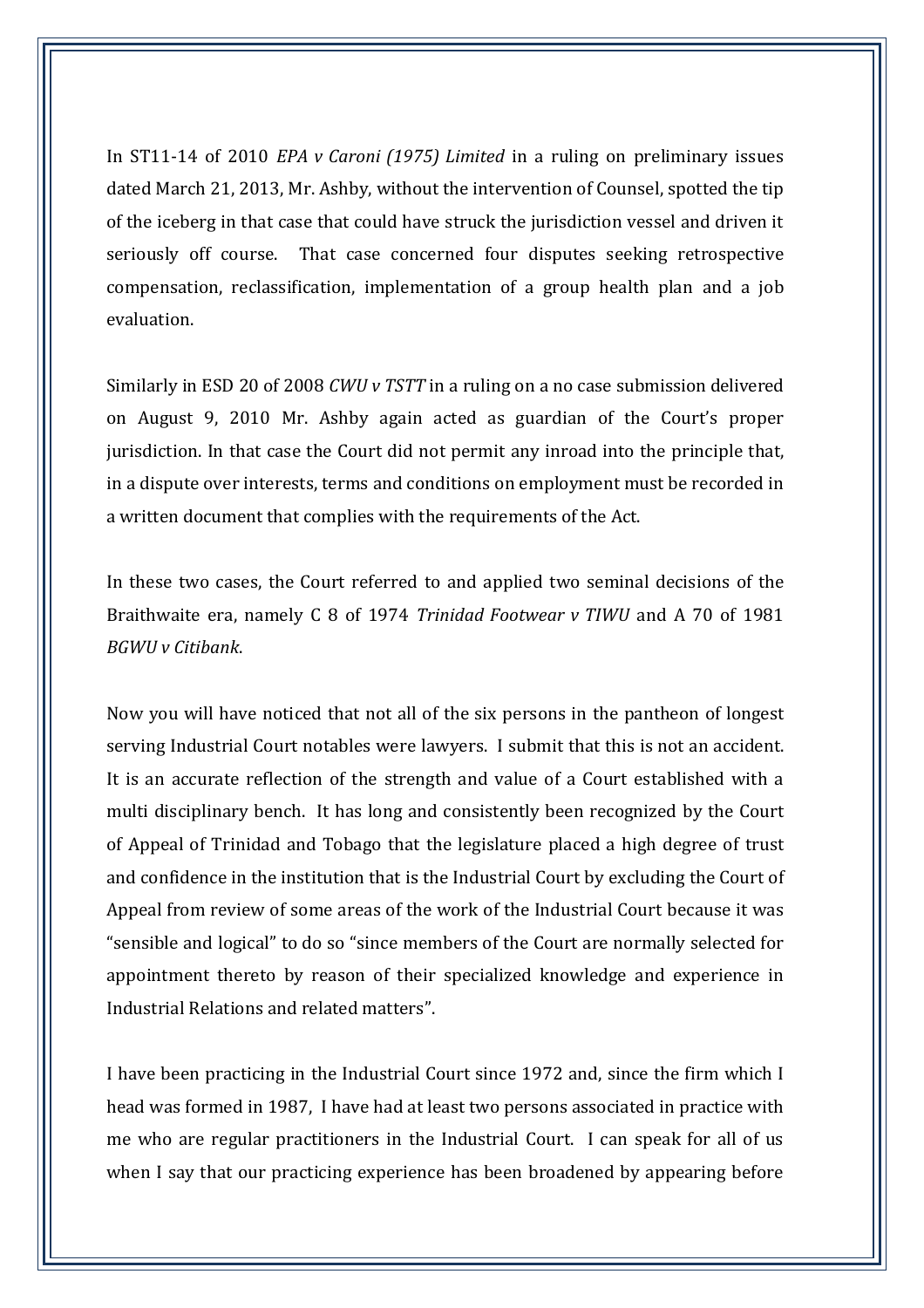multi disciplinary tribunals, and, in particular, having to advocate a cause before persons who are not lawyers, but not less astute in considering and, where necessary, picking apart any analysis presented to the tribunal.

I should say in passing that the same applies to the many opponents we have had over the years, who, although not lawyers, are as formidable in their advocacy as many leading members of the legal profession.

One major lesson that is learned in the Industrial Court is the importance of relationships. This is not a matter readily understood in the more strictly adversarial atmosphere of the High Court and Court of Appeal. In learning the importance attached to relationships in industrial relations, I have no doubt that we lawyers are better persons as a result of it. Mr. Ashby had something to say about this as part of a five member court in Application No 8 of 2004 *NUGFW v Caribbean Development Company Limited/Carib Glassworks Limited*, where he said:

"The domain of Industrial Relations is one in which parties come before this Court not as ships that pass each other in the night, but as partners in a relationship that existed before they came to Court and to which they will return. It is a relationship that is assimilable in some respects to the conjugal".

It will be apparent from all that I have said that the time Mr. Ashby has spent on the bench in the Industrial Court has exemplified many of the qualities of a good Judge and, equally importantly, he is a vivid advertisement for the value and success of the Industrial Court as a multi disciplinary tribunal.

It is fashionable nowadays to ask in relation to significant contributors to the welfare of a country, what is his or her legacy? I would say this about Mr. Ashby's "legacy": There have been times, albeit few, when I have feared for the independence of the Industrial Court. To be my usual blunt self, there has sometimes been an uncomfortable scent of the partisan political in the precincts of the Court. Mr. Ashby's career was not for one moment blighted by such a scent.